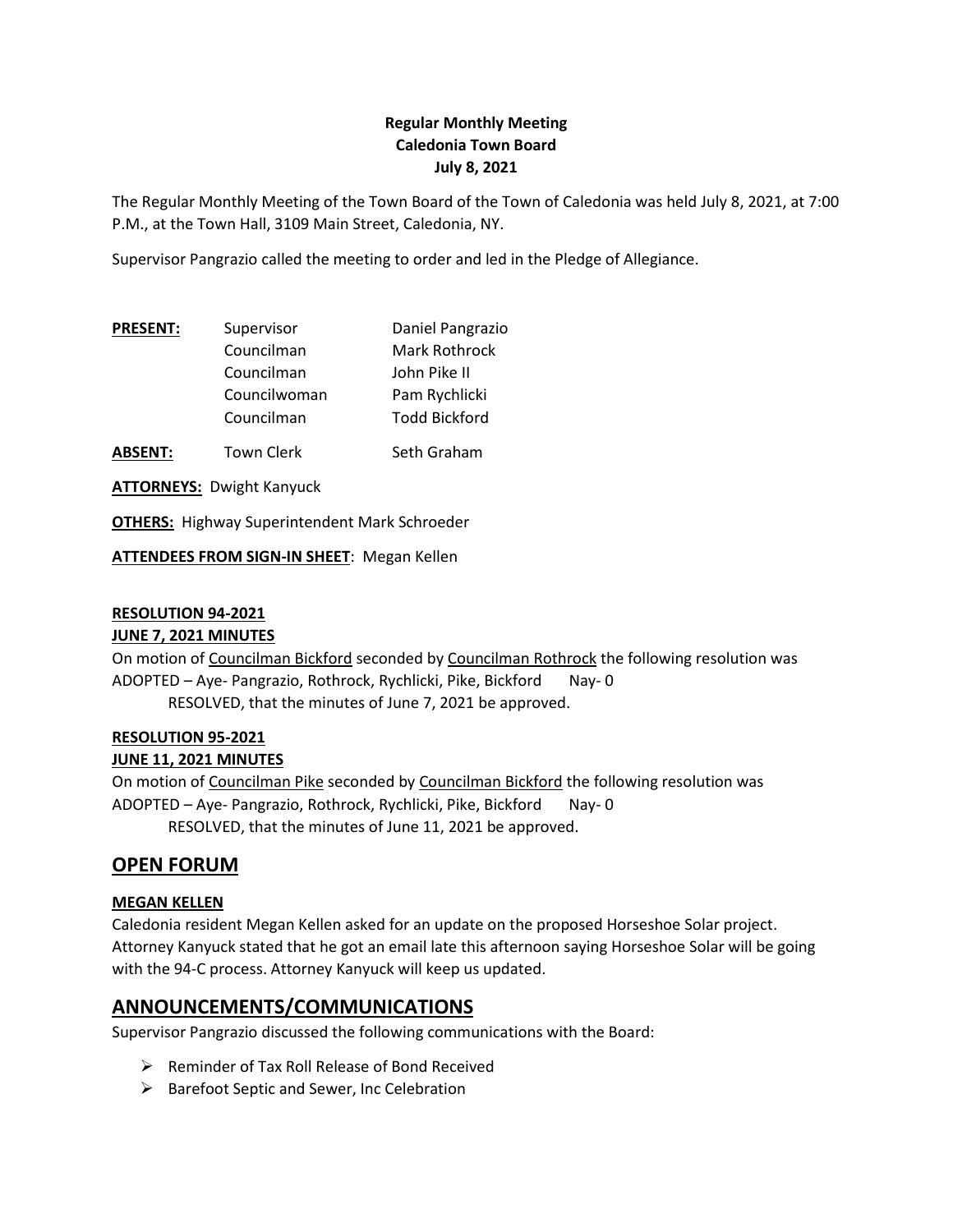- ➢ Livingston County Planning Board Agenda
- $\triangleright$  Email on an Opportunity for the Veterans in our Town
- ➢ Town of York Local Law Grievance Day Change

# **DEPARTMENTS/COMMITTEES**

#### **CODE ENFORCEMENT OFFICER – TOM PERKINS**

Code Enforcement Officer Tom Perkins was not required to attend the meeting.

#### **PLANNING BOARD – PAM RYCHLICKI**

Councilwoman Rychlicki updated the Board on the following items:

- $\triangleright$  A resident was granted her split of property at the last meeting.
- $\triangleright$  A resident was in again to see what was needed for him to deal with his property lines.

#### **BUILDINGS/GROUNDS – SUPERVISOR PANGRAZIO**

Supervisor Pangrazio had nothing to report on buildings and grounds.

#### **HIGHWAY DEPARTMENT – MARK SCHROEDER**

Highway Superintendent Mark Schroeder updated the Board on the projects that the Highway Department has been working on over the past month. They include:

- $\triangleright$  General maintenance on equipment
- ➢ Mowing roadsides
- $\triangleright$  Pouring concrete pad for metal dumpster.
- $\triangleright$  Working on pipes on Sandhill Road
- ➢ Helping the Village pave Park Place, Center Street and Middle Road
- $\triangleright$  Surface Treat the Village
- $\triangleright$  Trim brush and trees near signs and straighten signs
- $\triangleright$  Work on trees and brush on Lacey Road.

#### **TRAFFIC SAFETY – MARK SCHROEDER**

Highway Superintendent Mark Schroeder had nothing new to report.

#### **SETH GRAHAM TOWN CLERK'S REPORT – JUNE 2021**

The Town Clerk's Report will be done in August due to the Town Clerk being on vacation.

## **OLD BUSINESS**

#### **BUDGET DISCUSSION – SUPERVISOR PANGRAZIO**

Supervisor Pangrazio discussed that he was informed that Healthcare could possibly go up by 10-12% for 2022 and he will check on other Town insurances to see what impact there would be for 2022. These are uncontrollable expenses that will have to be considered in next year's budget.

Supervisor Pangrazio has been talking with Randy Shepard from Bonadio Group. He will be working with him on the local recovery funds.